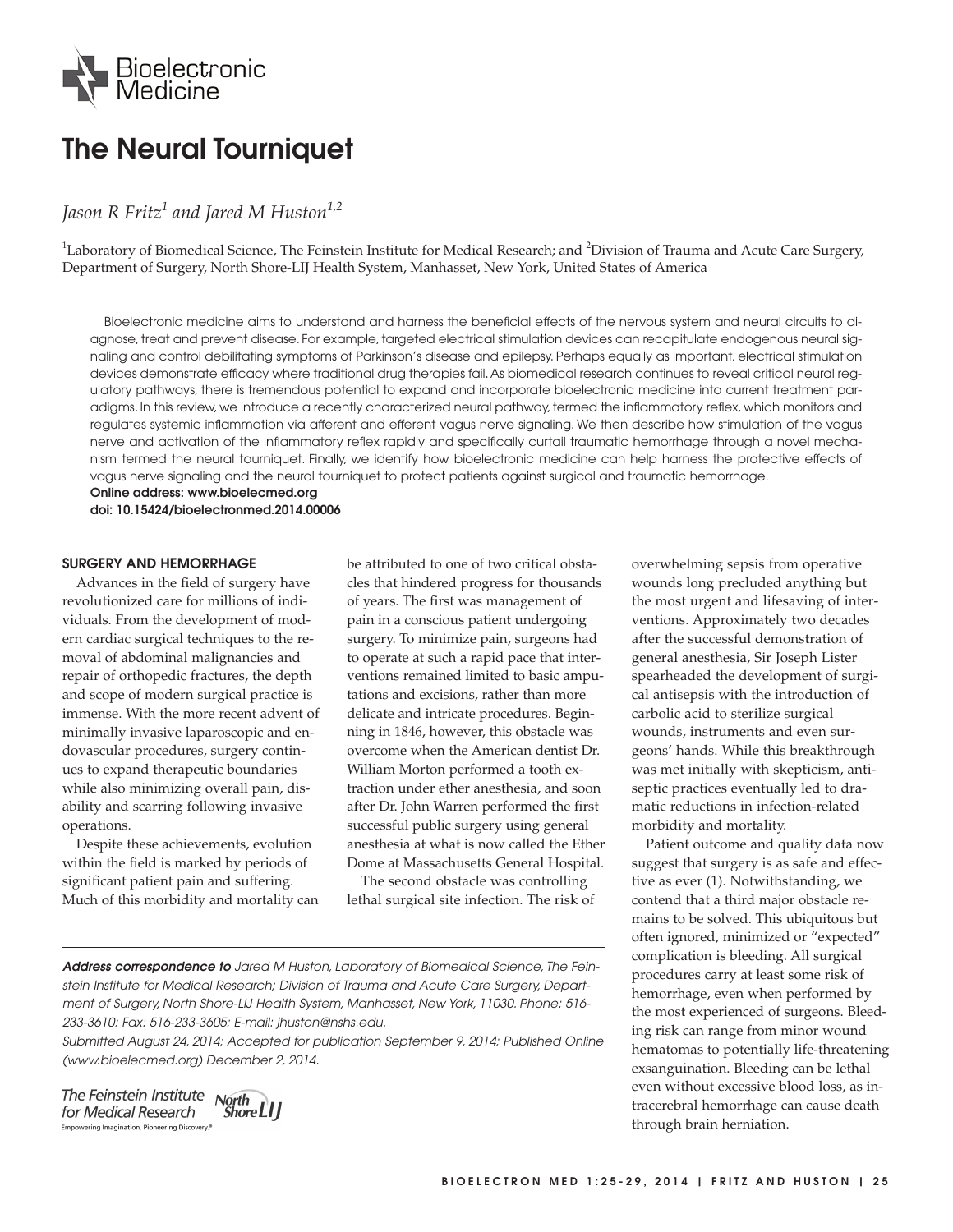Currently, more than 50 million inpatient surgeries are performed annually in the United States, with millions more occurring worldwide (Centers for Disease Control and Prevention [CDC], 2010 Data). The safety and efficacy of these procedures clearly depends upon surgeons' awareness of the risks of bleeding, along with the implementation of a broad therapeutic arsenal to manage intraoperative hemorrhage. Indeed, the 1912 Nobel Prize in Physiology or Medicine was awarded to the French surgeon and biologist Alexis Carrell for his pioneering work with vascular suturing techniques. Electrosurgical devices to cut tissue while limiting blood loss were introduced by Dr. William Bovie in 1926, and can now be found in just about every modern operating theater. Most recently, topical prothrombotic sealants, glues and gauzes have been introduced to aid in surgical hemostasis (3,4).

If surgeons recognize the inherent and potentially lethal risk of bleeding, then the question remains why not attempt to prevent this complication before it occurs? Curiously, there are no specific therapies administered to patients before surgery to prevent hemorrhage. This stands in stark contrast to the near-universal use of pain medications, anesthesia, antibiotics and antimicrobial agents to limit pain and prevent infection, respectively. For patients receiving systemic anticoagulants or suffering from thrombocytopathies and coagulopathies, there is the option of replacing inactivated clotting factors with exogenous blood components. The vast majority of surgical procedures, however, are performed on individuals with seemingly normal hemostatic and clotting pathways.

While the majority of surgical patients maintain effective hemostasis, many do not, and a significant portion of morbidity and mortality following surgery can be attributed directly to bleeding and/or subsequent blood transfusion practices. On average, more than 20% of patients undergoing colorectal surgery require perioperative red blood cell transfusion, whereas patients undergoing primary

pancreaticoduodenectomy surgery can receive up to double that number of transfusions (5,6). Patients who do receive blood products are at significantly increased risk for serious perioperative morbidity and mortality (7,8). Moreover, the additional health care costs associated with hemorrhagic complications are substantial (9).

Specific surgical disciplines are associated with high risks of hemorrhage. Trauma is the fifth leading cause of death in the United States, and the number one cause of death of people under the age of 45 (10,11). Bleeding is the most common preventable cause of death following traumatic injury. The military also faces enormous challenges to limit bleeding. Uncontrolled hemorrhage from noncompressible internal organ injury remains the leading cause of preventable soldier death on the battlefield (12). Therapies to improve hemostasis following traumatic injuries, such as administration of recombinant Factor VIIa or the antifibrinolytic agent tranexamic acid, remain limited (13–16). As a result, surgeons still rely on tourniquets, body cavity packing and holding direct pressure to manage uncontrolled traumatic hemorrhage until definitive surgical control is obtained.

# **NEURAL REGULATION OF HOMEOSTASIS**

The central nervous system monitors and regulates homeostatic physiologic pathways through a combination of humoral and neural mechanisms. A classic humoral pathway is the hypothalamicpituitary-adrenal axis (HPA), part of the neuroendocrine system. Composed of the hypothalamus and pituitary glands in the brain and the adrenal glands in the retroperitoneum, the HPA axis monitors levels of stress, illness and physical activity and responds by releasing a combination of regulatory and counter-regulatory hormones, including vasopressin (antidiuretic hormone, ADH), adrenal corticotropin hormone, cortisol and epinephrine. The HPA axis maintains diverse bodily processes including digestion, immunity and reproduction.

In addition to primarily humoralbased mechanisms, the brain modulates peripheral organs and glands through hard-wired pathways, or nerves. Perhaps the best studied is the vagus nerve (Latin, to wander), whose derivation reflects its complicated anatomical course through the body. The vagus nerve innervates organs in the thoracic and abdominal cavities, including the lungs, heart, stomach, liver, small intestine and large intestine up to the distal transverse colon. Approximately 90% of vagal fibers are afferent and transmit sensory information from the periphery to the brain. The remaining efferent fibers carry signals from the brain to peripheral organs. For example, the vagus nerve serves as the primary efferent arm of the parasympathetic nervous system, where release of acetylcholine from vagal synapses activates muscarinic receptors to slow heart rate or aid in digestion.

## **THE INFLAMMATORY REFLEX**

It is now known that the vagus nerve forms the backbone of another brain-toimmune pathway, called the inflammatory reflex (17–19). The inflammatory reflex allows the brain to monitor and control systemic inflammatory mediators rapidly and directly. For example, afferent vagus nerve signals inform the brain of increases in systemic proinflammatory cytokine concentrations in the peritoneal cavity, often resulting from uncontrolled bacterial infection (20). The brain can then activate the efferent vagal component of the inflammatory reflex, or cholinergic antiinflammatory pathway, to downregulate production of proinflammatory cytokines (21,22). In addition, the brain can activate other nonneuronal counterregulatory responses, such as fever, to help fight off potential invasive infection (23). Experimentally, activation of the cholinergic antiinflammatory pathway via electrical or mechanical stimulation of the cervical vagus nerve, or through administration of a pharmacological cholinergic agonist, inhibits proinflammatory cytokine responses and prevents lethal tissue injury in multiple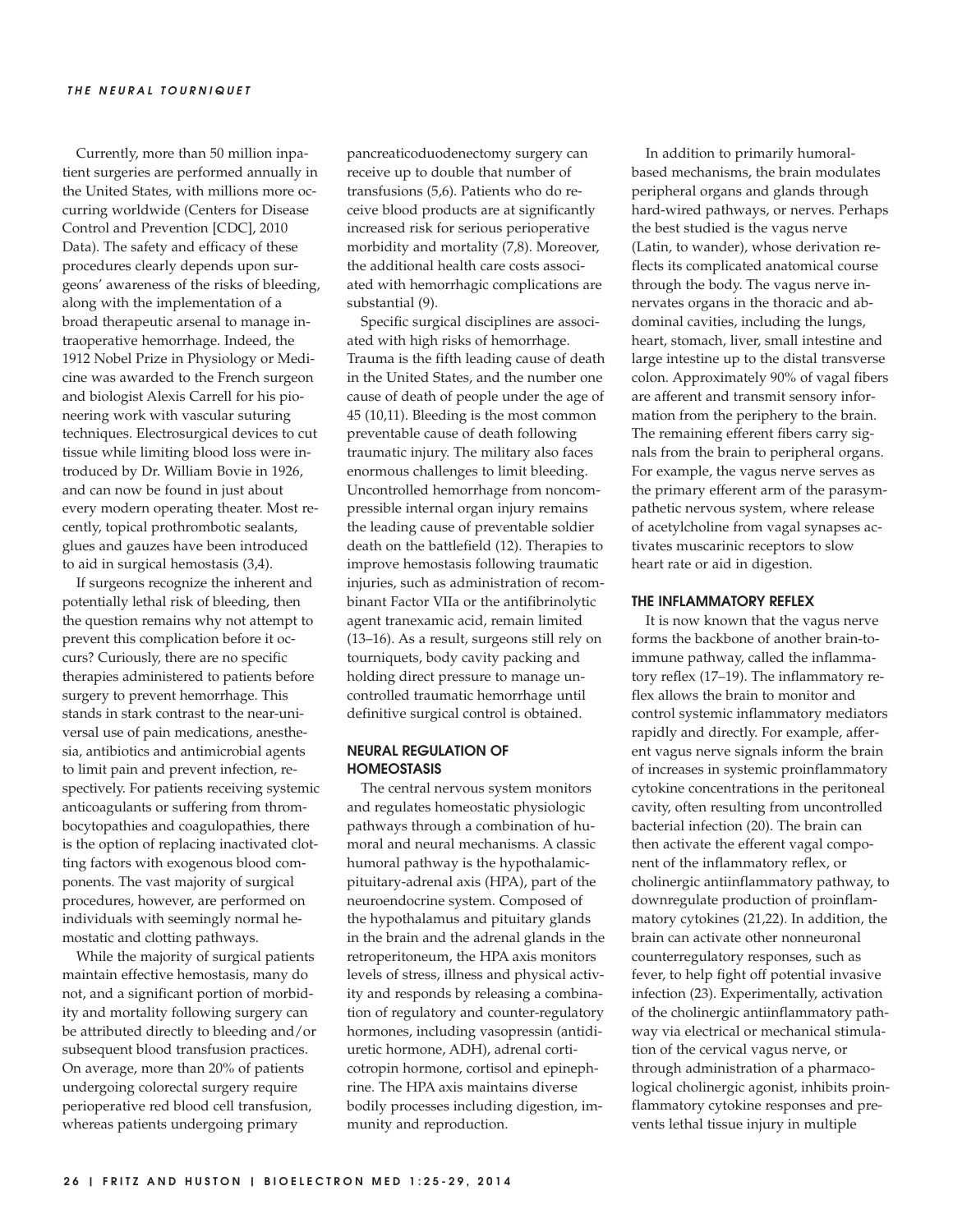models of systemic inflammation, shock and sepsis (24–30).

Additional studies have elucidated key anatomical, cellular and molecular components required for the antiinflammatory effects of vagus nerve stimulation. Efferent vagus nerve signaling reaches the spleen through the splenic nerve, which then increases acetylcholine release from cholineacetyltransferase-positive T cells (31, 32). Acetylcholine can inhibit proinflammatory cytokine production by stimulating the  $\alpha$ 7 nicotinic acetylcholine receptor subunit  $(\alpha$ 7nAChR) on the surface of cytokineproducing tissue macrophages (33). Interruption or removal of any of these essential components, such as through genetic deletion of α7nAChR or surgical ligation of the splenic nerve, completely abrogates the protective effects of vagus nerve stimulation (31–34).

#### **THE NEURAL TOURNIQUET**

Based on the beneficial effects of the cholinergic antiinflammatory pathway, we reasoned that this mechanism could protect against other threats following traumatic injury, such as bleeding. One can argue that acute hemorrhage poses a more immediate and life-threatening insult than bacterial invasion, which requires hours or days to cause lethal tissue damage. In contrast, uncontrolled hemorrhage following injury to the central or peripheral vasculature can prove lethal in a matter of seconds to minutes.

To first explore the role of the vagus nerve in traumatic hemorrhage, we developed a peripheral soft tissue injury and hemorrhage model in swine (35). Animals receive electrical stimulation of the cervical vagus nerve or sham stimulation before standardized partial ear laceration. Compared to sham stimulation, electrical vagus nerve stimulation significantly reduces bleeding duration and volume of blood loss by 40% and 50%, respectively (35). Based on the vagal contribution to cardiac function, it seemed plausible that vagus nerve stimulation might reduce bleeding by decreasing perfusion secondary to bradycardia and/or hypotension.

Nevertheless, no differences in heart rate or blood pressure of animals receiving electrical or sham vagus nerve stimulation are observed (35). This finding is in agreement with observations in mice that cholinergic antiinflammatory signaling via the vagus nerve functions at a lower activation threshold than heart rate modulation (30).

To determine if vagus nerve stimulation limits bleeding by modulating clot formation, we measured thrombin generation at the site of injury. Compared with sham stimulation, electrical vagus nerve stimulation significantly increases local thrombin-antithrombin (TAT) complex concentrations, a marker of thrombin generation (35). These differences are evident as soon as three minutes after onset of nerve stimulation, which suggests that neural pathways can regulate ongoing hemorrhage rapidly (35). In addition, there are no measurable differences in circulating TAT concentrations in vagus nerve-stimulated animals, suggesting that clotting is accelerated specifically at the site of injury (35).

We next developed a rodent hemorrhage model involving uncontrolled internal hemorrhage secondary to penetrating liver injury (36). Cholinergic stimulation is administered via the pharmacological cholinergic agonist nicotine. We observed that systemic administration of nicotine significantly and dosedependently reduces blood loss and time to cessation of hemorrhage in this model (36). Nicotine demonstrates therapeutic efficacy by significantly reducing hemorrhage when given after the onset of bleeding as well (36). We also found that nicotine significantly increases thrombin generation at the site of liver injury by more than 50% compared with vehicle-treated controls (36). There are no differences in systemic thrombin concentrations, which again suggests that cholinergic stimulation accelerates clot formation only at the site of injury (36).

# **BIOELECTRONIC MEDICINE**

Clinicians are thoroughly familiar with organ damage caused by overwhelming

systemic inflammation, which is often more dangerous to the host than the inciting stimulus. Based on more than a decade of experimental evidence, it is clear that the inflammatory reflex is critical to maintaining immunologic homeostasis. The ability of electrical vagus nerve stimulation to activate the protective effects of this neural circuit in multiple models of systemic inflammation, shock and sepsis strongly suggests that it may prove efficacious for treating critically ill patients. As such, understanding and harnessing the inflammatory reflex for clinical use fulfill the basic tenets of bioelectronic medicine.

Neural regulation of hemorrhage is a prime example of how the nervous system can help fight one of surgery's most common and difficult to treat diseases. In fact, bleeding is a problem that has existed for far longer than modern surgical time, or even human history. The threat of lethal hemorrhage following injury has plagued animals for millions of years. From an evolutionary standpoint, host defenses would have adapted to this pervasive threat by developing rapid, specific and integrated mechanisms to prevent or limit bleeding. The central nervous system is arguably the ideal modulator for such a mechanism.

The second and more practical rationale for studying neural regulation of bleeding is that multiple platforms and techniques exist to harness the nervous system's beneficial effects. One example is deep brain stimulation, which is used to treat the debilitating neurologic symptoms of Parkinson's disease (37). Deep brain stimulation has been shown to further reduce tremors, rigidity and stiffness in patients with Parkinson's disease as compared with medical therapy alone (38). In addition to targeting the brain, electrical stimulation devices can directly activate nerves, most notably the vagus nerve. In 1997, the United States Food and Drug Administration approved the use of electrical vagus nerve stimulation via an implantable pulse generator for the treatment of medically refractory epilepsy. To date, thousands of patients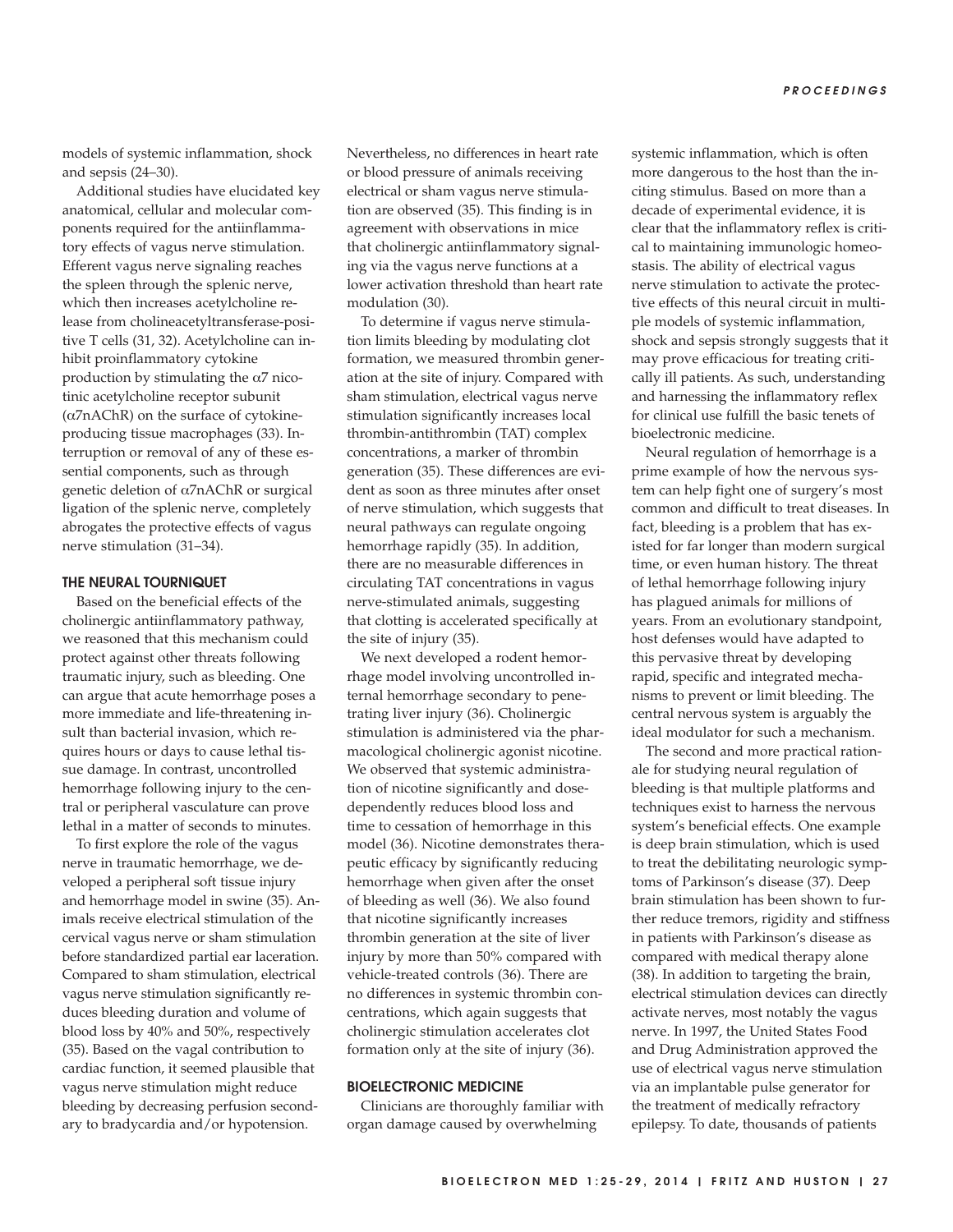have received this therapy, and followup studies show this treatment modality to be both safe and effective with minimal side effects (39,40). More recently, this therapeutic approach was approved for use in refractory depression as well (41).

From a translational perspective, vagus nerve stimulation is a promising addition to the therapeutic clinical arsenal for treating hemorrhage. While implantation of an electrical pulse generator is advantageous to treat chronic illnesses like epilepsy and depression, it is less practical for acute surgical diseases or unpredictable traumatic injuries. To this end, activation of the vagus nerve-mediated neural tourniquet may be possible through noninvasive means. Recent epilepsy studies have shown that transcutaneous auricular vagus nerve stimulation significantly reduces seizure frequency compared with baseline values (42). This intervention is based on stimulation of the Arnold nerve, the auricular branch of the vagus nerve that provides sensory innervation to the concha in the ear. Auricular transcutaneous vagus nerve stimulation has shown efficacy for treating depression as well (43). These are not the only applications of "noninvasive" neural stimulation, as transcutaneous electrical nerve stimulation (TENS) is used for the treatment of chronic pain syndromes (44).

Based on these studies, it is possible that noninvasive vagus nerve stimulation can activate the neural tourniquet. One can envision a transcutaneous nerve stimulation device available at sites throughout hospitals, including operating rooms, emergency rooms, interventional radiology and endoscopy suites, that can deliver transient, noninvasive vagus nerve stimulation to reduce the incidence of hemorrhage. The device could be attached to a patient in the pre-op waiting area, turned on for the procedure, and then removed post-operatively. Outside of the hospital, emergency medical personnel and other first responders could apply a transcutaneous stimulation device to trauma victims suffering uncontrollable hemorrhage and begin treatment immediately in the field.

Another method for activating neural circuits is pharmacologically with drugs, which remain a mainstay of treatment for many diseases. Administration of pharmacological cholinergic agonists can recapitulate the protective effects of electrical vagus nerve stimulation during inflammation (45). Moreover, cholinergic compounds are in use clinically and have favorable safety profiles (46). Administration of drugs to activate the inflammatory reflex to control bleeding would also help overcome some of the inherent limitations of invasive electrical vagus nerve stimulation, including use in emergent or urgent situations when there is no lead time to implant a stimulation device.

#### **CONCLUSION**

Modern surgical care is capable of healing a large and diverse array of diseases. Nevertheless, opportunities remain for therapeutic innovations and improvements to maximize treatment benefits and minimize unwanted side effects. Biomedical research continues to elucidate new pathways and mechanisms that protect the body against lethal pathogens and injuries. Here we describe the inflammatory reflex, an endogenous vagus nerve pathway that is positioned to limit bleeding and infection, two of the most common and dangerous sequelae of traumatic tissue injury. Bioelectronic medicine may serve as the therapeutic link between these centuries-old complications and recently characterized protective neural circuits. Restoring normal neural signaling via targeted stimulation devices may overcome the limitations of current therapeutic interventions and finally provide tangible solutions to some of surgery's most enigmatic challenges.

#### **DISCLOSURE**

The authors declare that they have no competing interests as defined by *Bioelectronic Medicine*, or other interests that might be perceived to influence the results and discussion reported in this paper.

## **REFERENCES**

- 1. Hall BL, *et al*. (2009) Does surgical quality improve in the American College of Surgeons National Surgical Quality Improvement Program: an evaluation of all participating hospitals. *Ann*. *Surg*. 250:363–76.
- 2. Number of all-listed procedures for discharges from short-stay hospitals, by procedure category and age: United States, 2010 [Internet]. [cited 2014 Sep 23]. Available from: http:// www.cdc. gov/nchs/fastats/inpatient-surgery. htm. Source given as CDC/NCHS National Hospital Discharge Survey, 2010.
- 3. Schexneider KI. (2004) Fibrin sealants in surgical or traumatic hemorrhage. *Curr*. *Opin Hematol*. 11:323–6.
- 4. Gegel BT, Austin PN, Johnson AD. (2013) An evidence-based review of the use of a combat gauze (QuikClot) for hemorrhage control. *AANA J*. 81:453–8.
- 5. Qian F, *et al*. (2013) Variation of blood transfusion in patients undergoing major noncardiac surgery. *Ann*. *Surg*. 257:266–78.
- 6. Epelboym I, *et al*. (2014) Limitations of ACS-NSQIP in reporting complications for patients undergoing pancreatectomy: Underscoring the need for a pancreas-specific module. *World J*. *Surg*. 38:1461–7.
- 7. Bernard AC, *et al*. (2009) Intraoperative transfusion of 1 U to 2 U packed red blood cells is associated with increased 30-day mortality, surgicalsite infection, pneumonia, and sepsis in general surgery patients. *J*. *Am*. *Call*. *Surg*. 208:931–7.
- 8. Rohde JM, *et al*. (2014) Health care-associated infection after red blood cell transfusion: a systematic review and meta-analysis. *JAMA*. 311:1317–26.
- 9. Stokes ME, *et al*. (2011) Impact of bleeding-related complications and/or blood product transfusions on hospital costs in inpatient surgical patients. *BMC Health Serv*. *Res*. 11:135.
- 10. Pfeifer R, Tarkin IS, Rocos B, Pape HC. (2009) Patterns of mortality and causes of death in polytrauma patients-Has anything changed? *Injury*. 40:907–11.
- 11. Hoyert DL, Xu J. (2012) Deaths: Preliminary Data for 2011. *Natl*. *Vital Stat*. *Rep*. 61:1–65.
- 12. Eastridge BJ, *et al*. (2012) Death on the battlefield (2001–2011): Implications for the future of combat casualty care. *J*. *Trauma Acute Care Surg*. 73:S431–7.
- 13. Boffard KD, *et al*. (2005) Recombinant Factor VIIa as adjunctive therapy for bleeding control in severely injured trauma patients: Two parallel randomized, placebo-controlled, double-blind clinical trials. *J*. *Trauma*. 59:8–18.
- 14. Hauser CJ, *et al*. (2010) Results of the CONTROL trial: Efficacy and safety of recombinant activated Factor VII in the management of refractory traumatic hemorrhage. *J*. *Trauma*. 69:489–500.
- 15. Dutton RP, *et al*. (2011) Recombinant activated Factor VII safety in trauma patients: Results from the CONTROL trial. *J*. *Trauma*. 71:12–9.
- 16. Shakur H, *et al*. (2010) Effects of tranexamic acid on death, vascular occlusive events, and blood